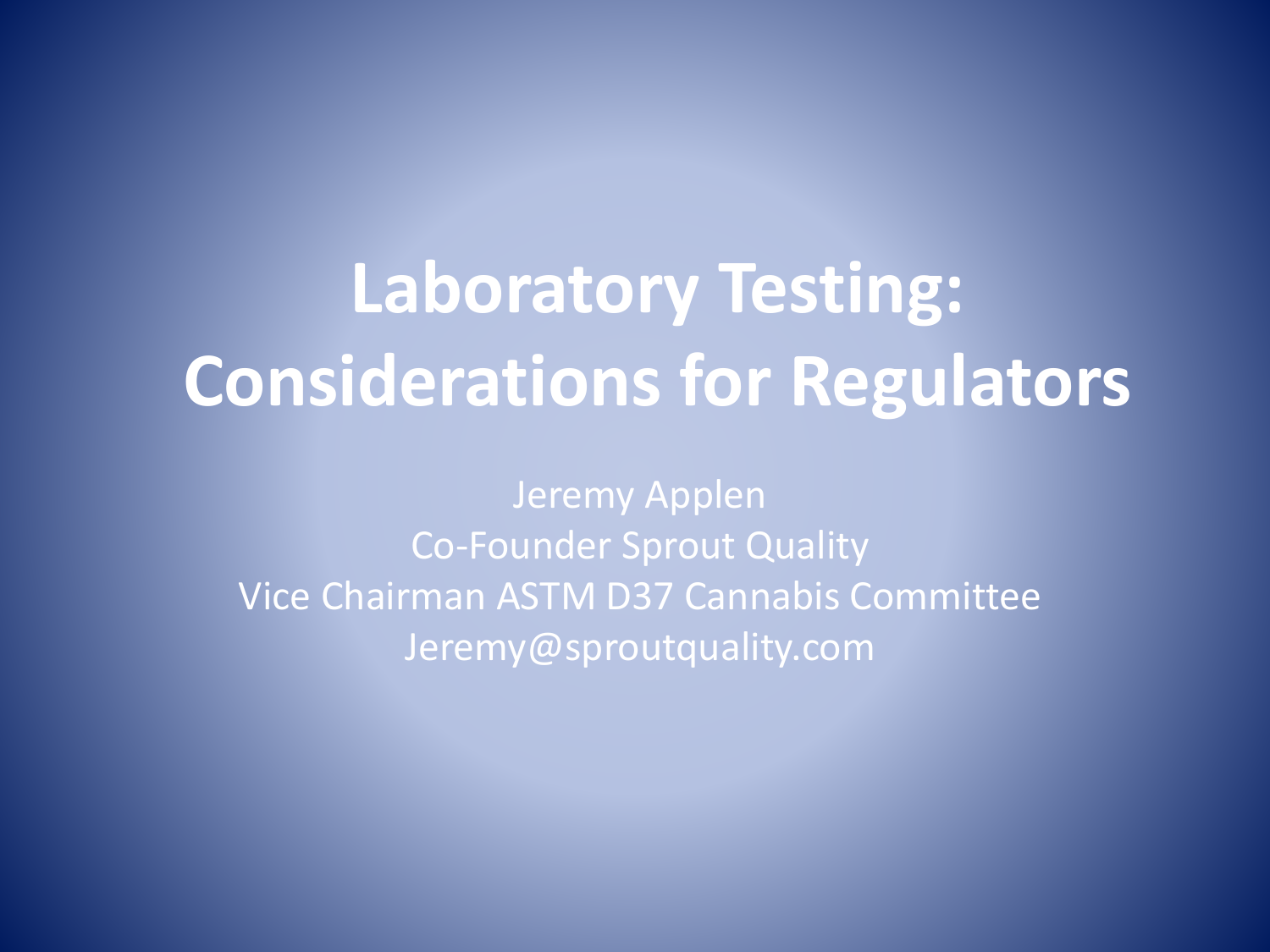## Purpose of Testing

- Confirm Regulatory Compliance
- Product Safety and Consistency
- Process Improvement

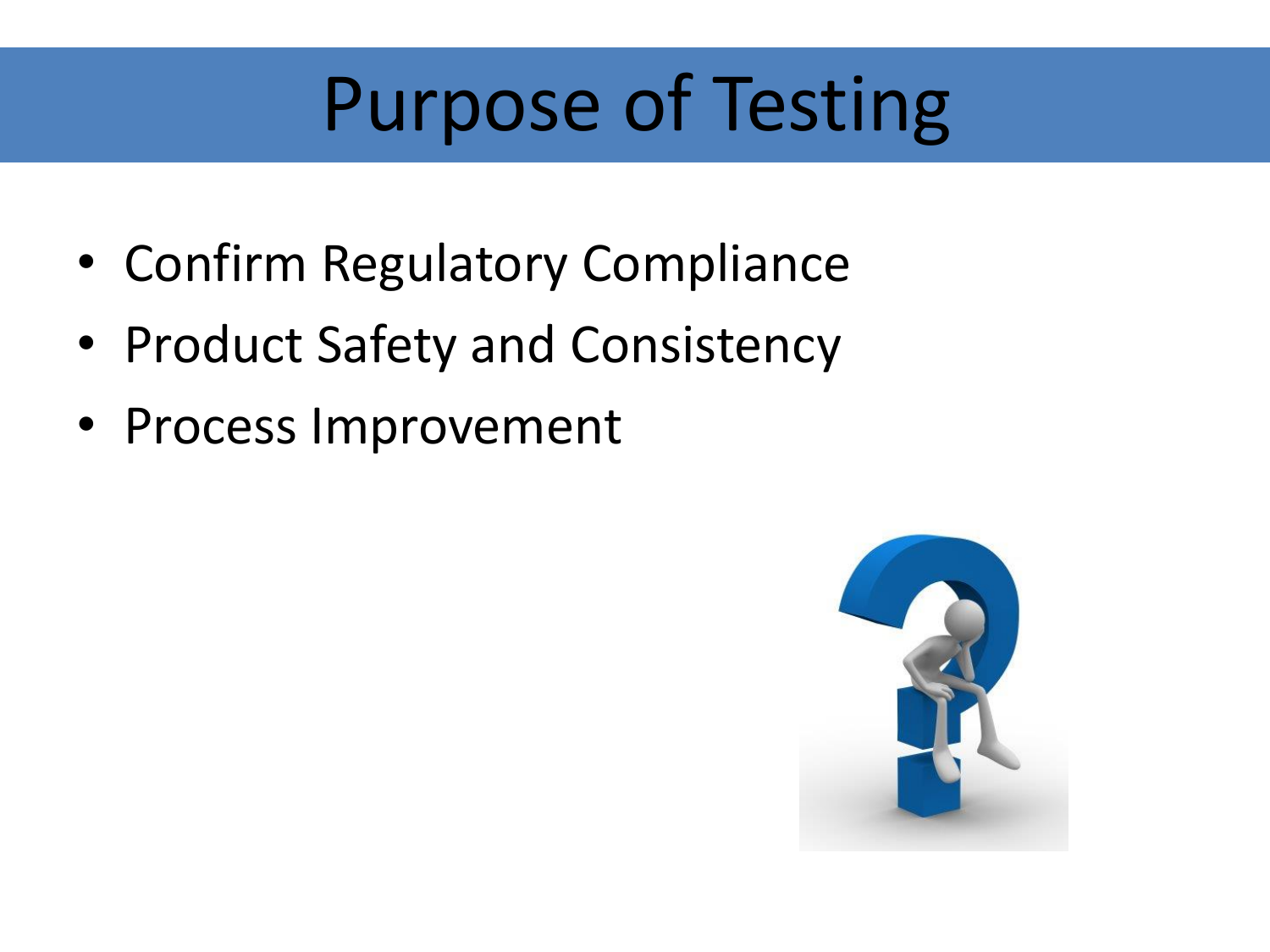## Product Lifecycle

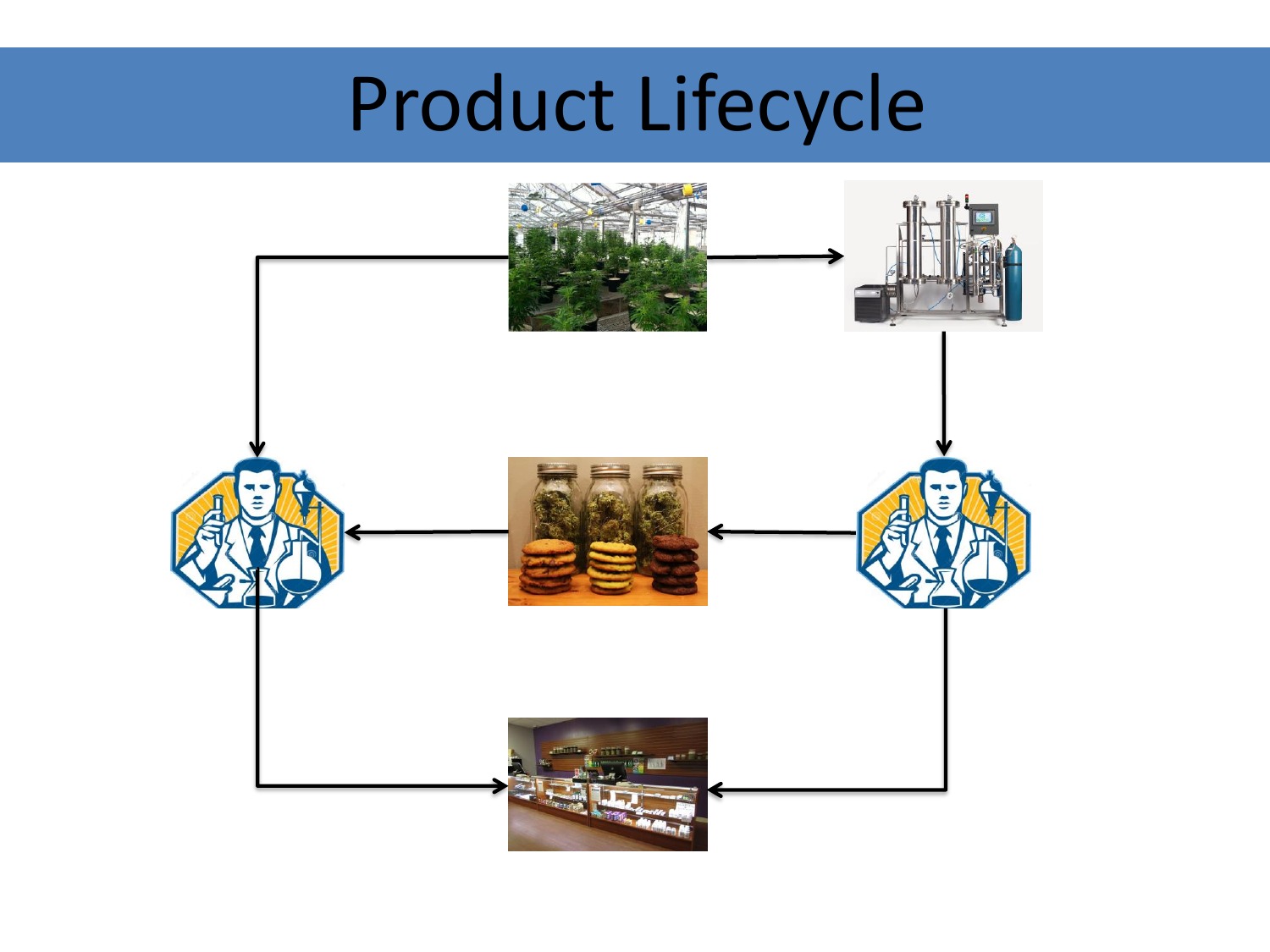### Analytical Categories

- Potency
- Biological Contaminants
- Pesticides
- Heavy Metals
- Trace Solvents

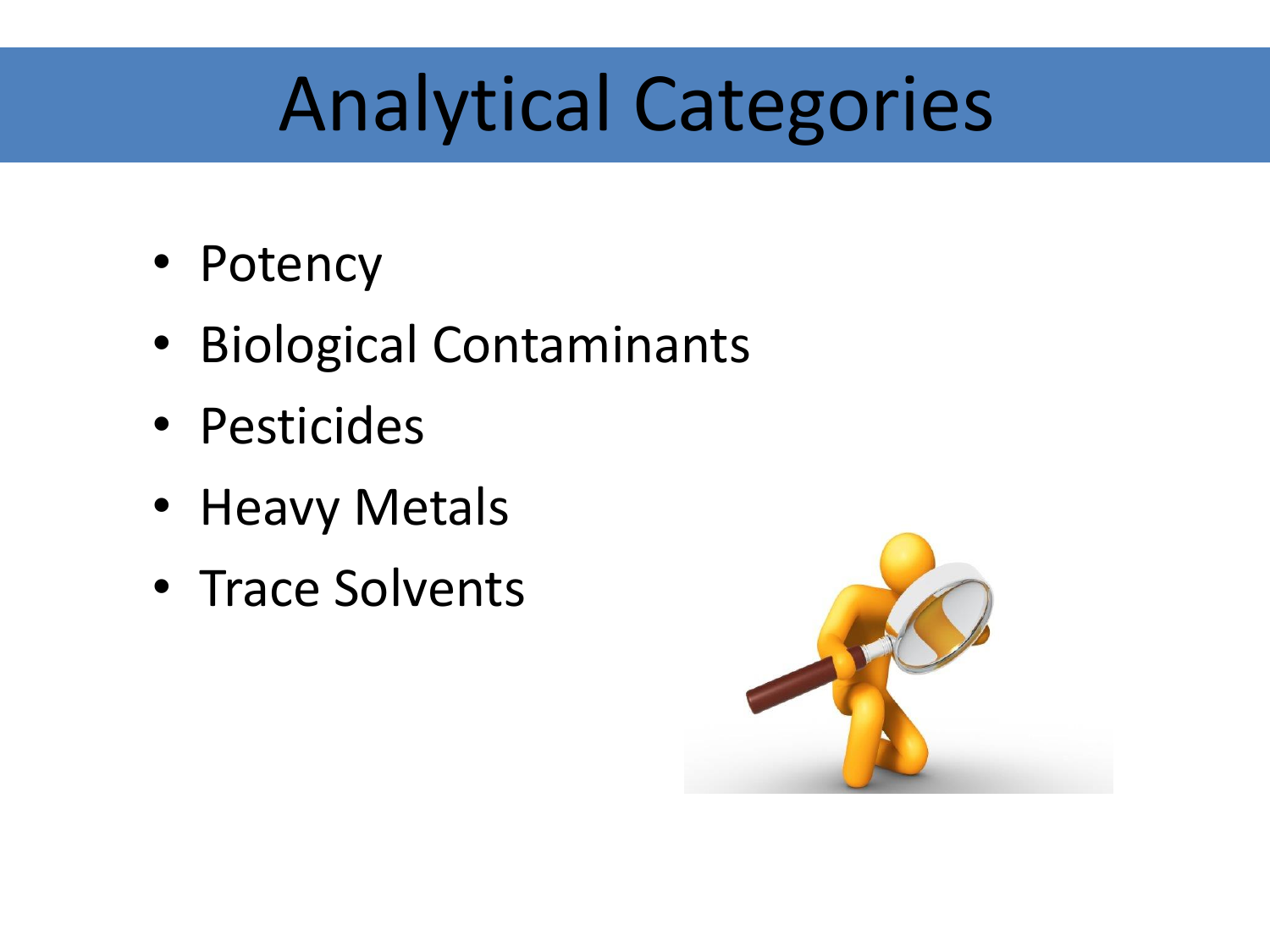### Potency Analysis

- Sample Collection
- Acidic vs NonAcidic Cannabinoids
- GC vs LC
- Overdose/Underdose

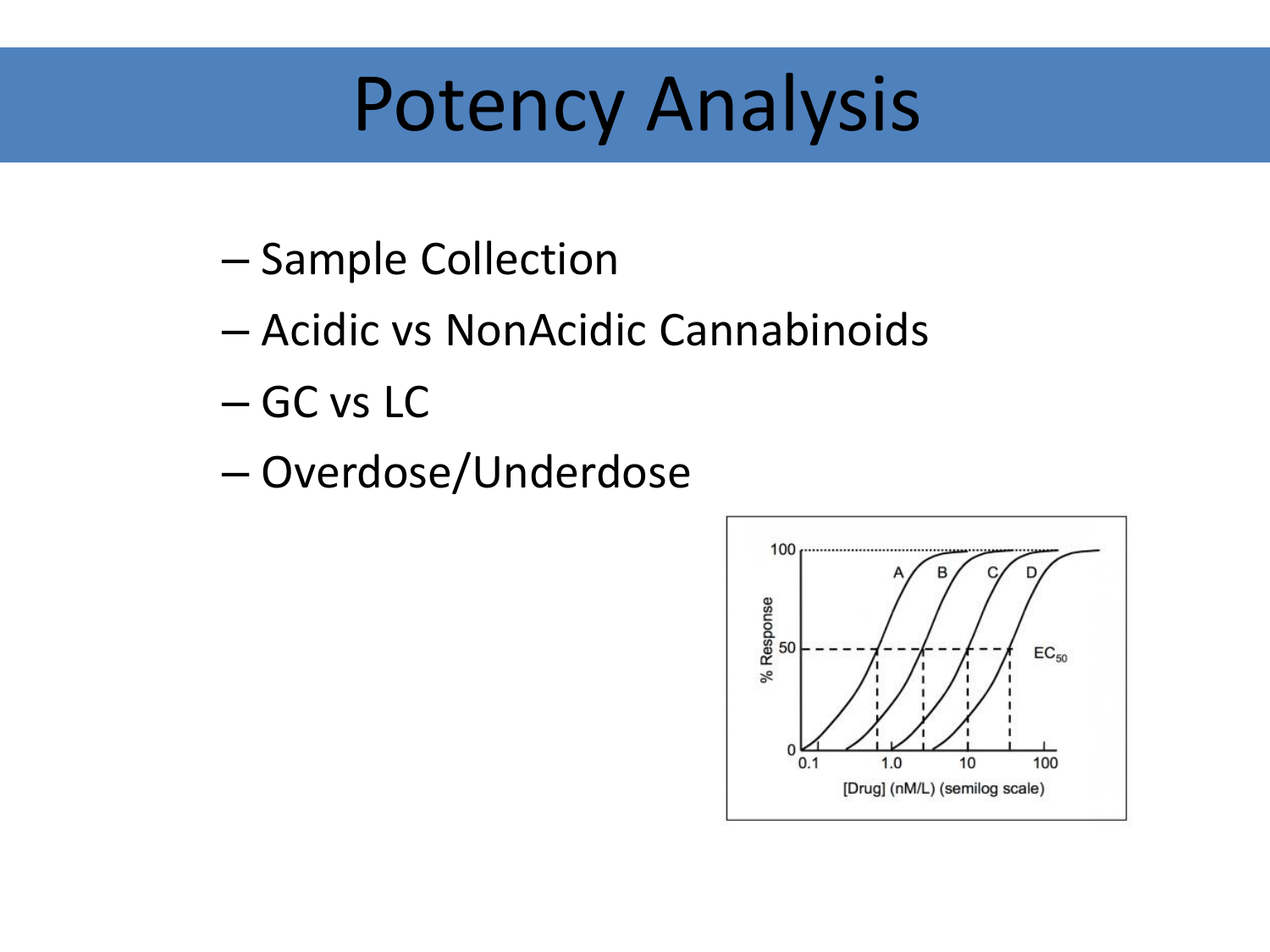• A infused product manufacturer made multiple batches of a chocolate product using a concentrate which had been tested prior to infusion. With product distribution, consumer feedback was that the product was ineffective. No post production quality testing had been performed. What happened?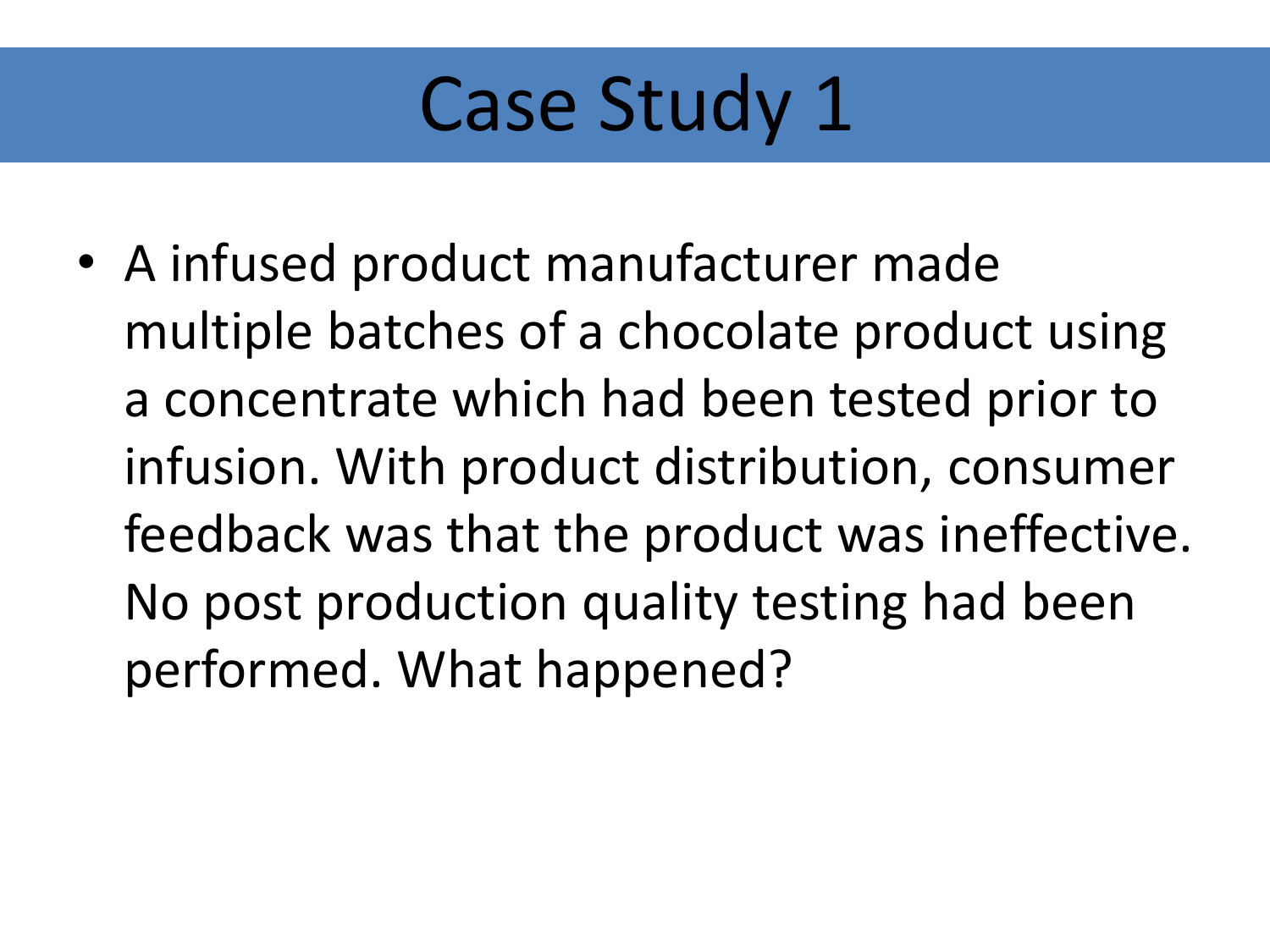- The extract was analyzed using GC and identified as being roughly 87% w/w THC.
- Reanalysis using HPLC showed the extract was 49% w/w THC.
- The manufacturer had added roughly half of the amount of extract needed to achieve the quantity listed on the package label resulting in a misbranded product and dissatisfied consumers.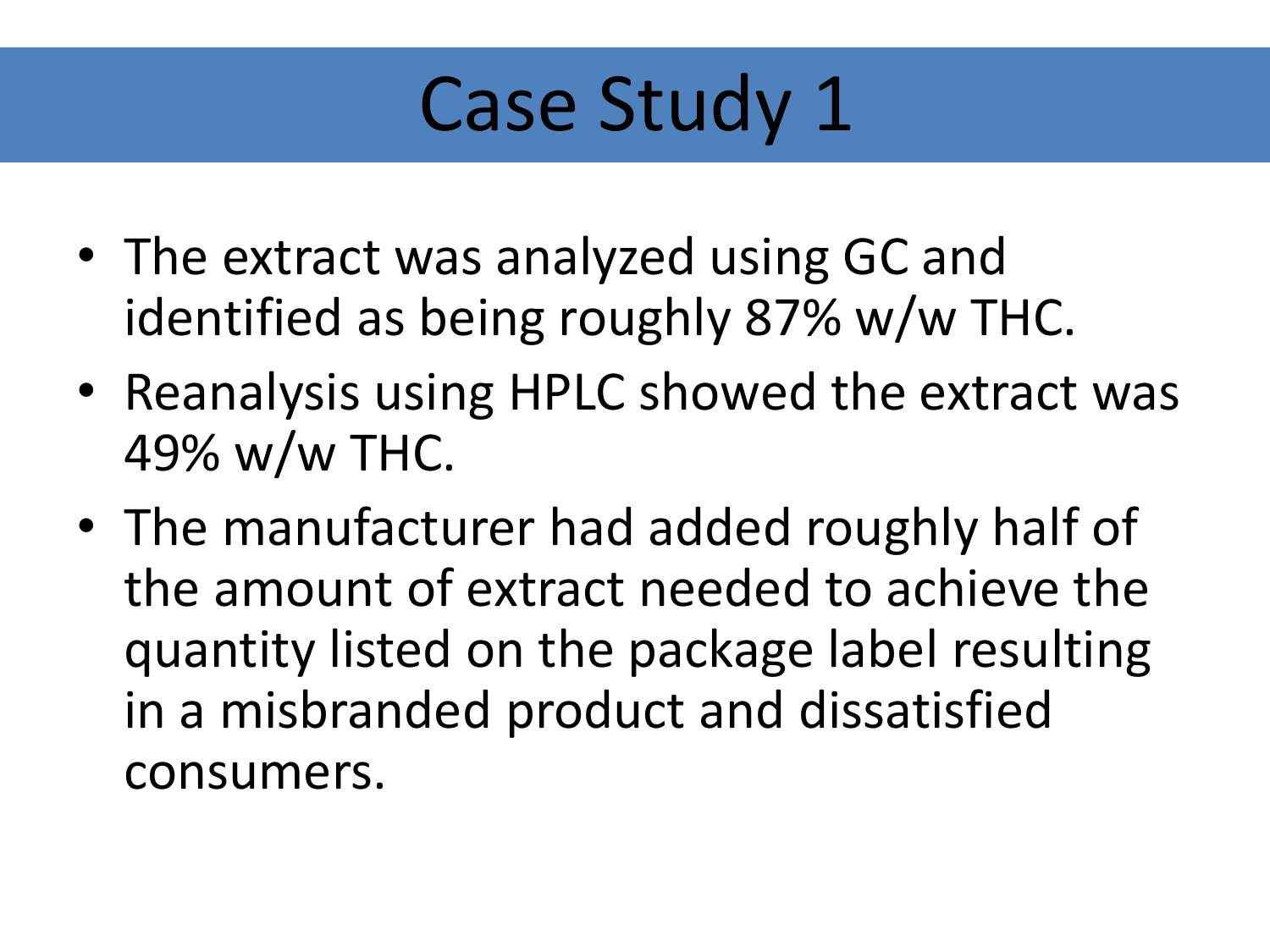# Microbiology

- Sample Collection
- Smaller flowers decreased likelihood for failure
- Microwave
- UV-C <280 nm
- Appropriate analysis and threshold for product category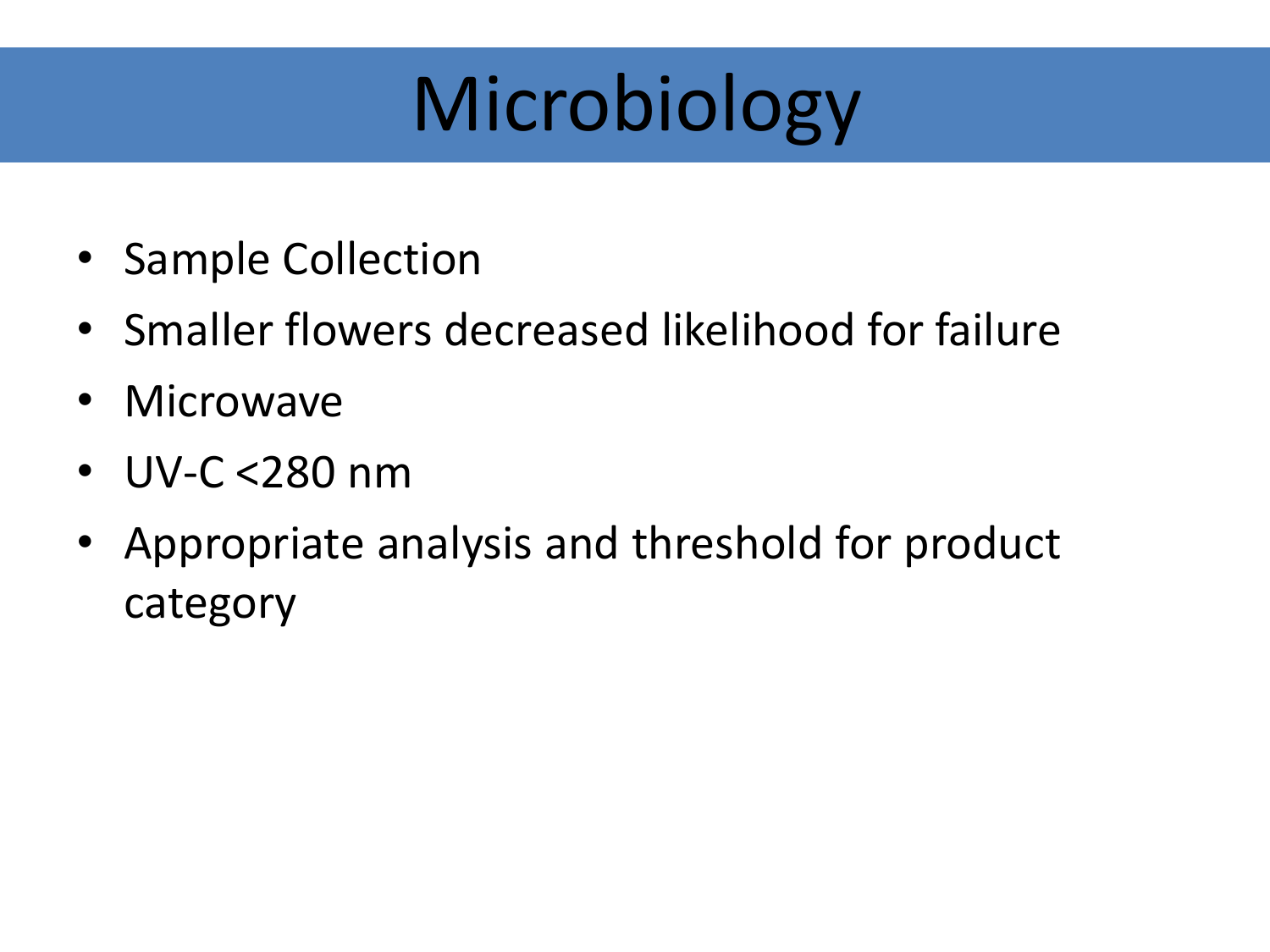- A concentrate intended for distribution was analyzed for potency and adulterants.
- Analysis showed mold and enterobacteria contaminantion
- The product was quarantined pending an investigation.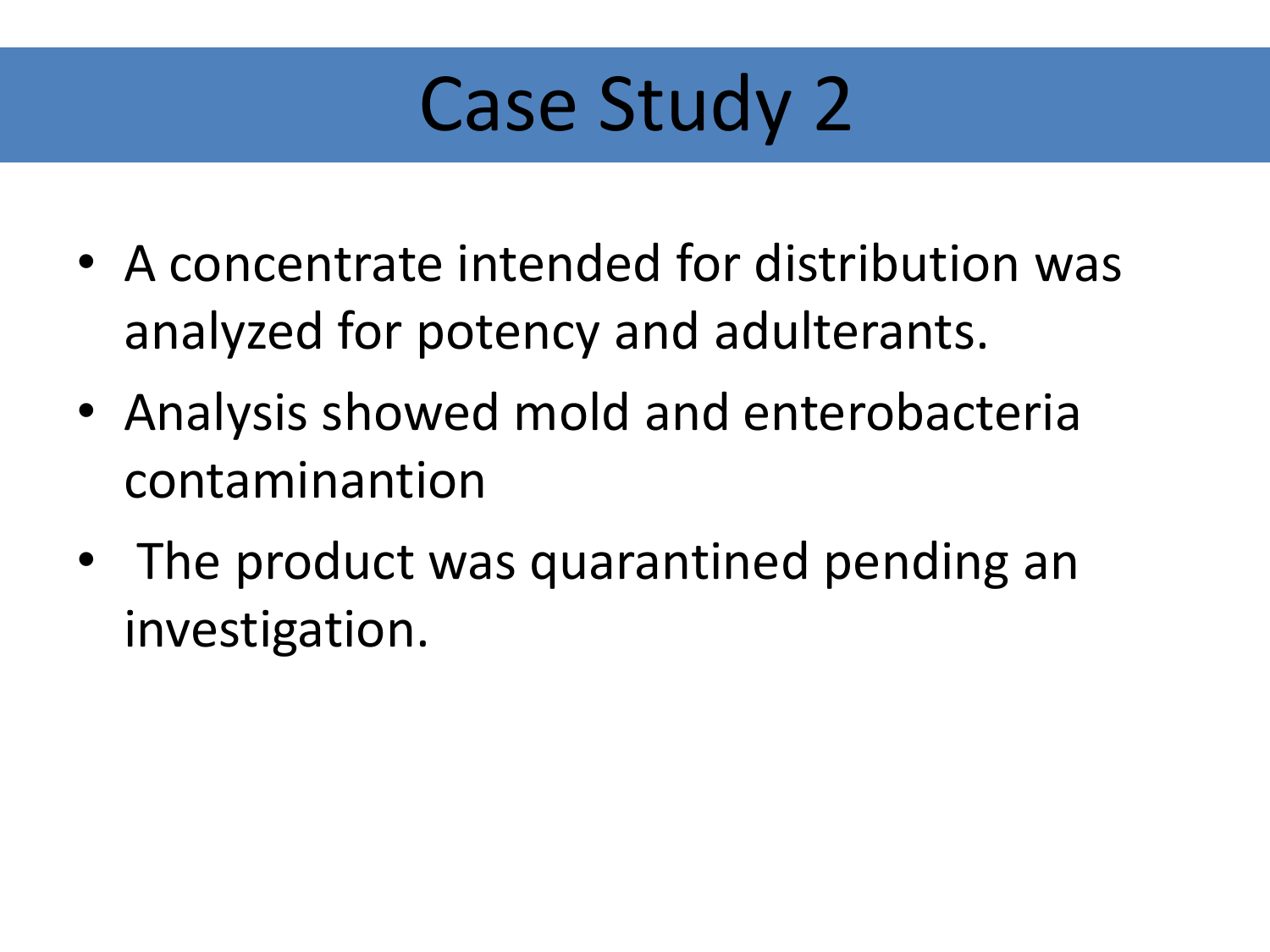- Internal Investigation Showed
	- Compliance with internal production controls
	- Inability of product to support biological growth
	- Indicated potential secondary contamination during analysis
- Lab Investigation
	- Contaminated commercially sourced reagent
	- Over 50% of samples failed were false positives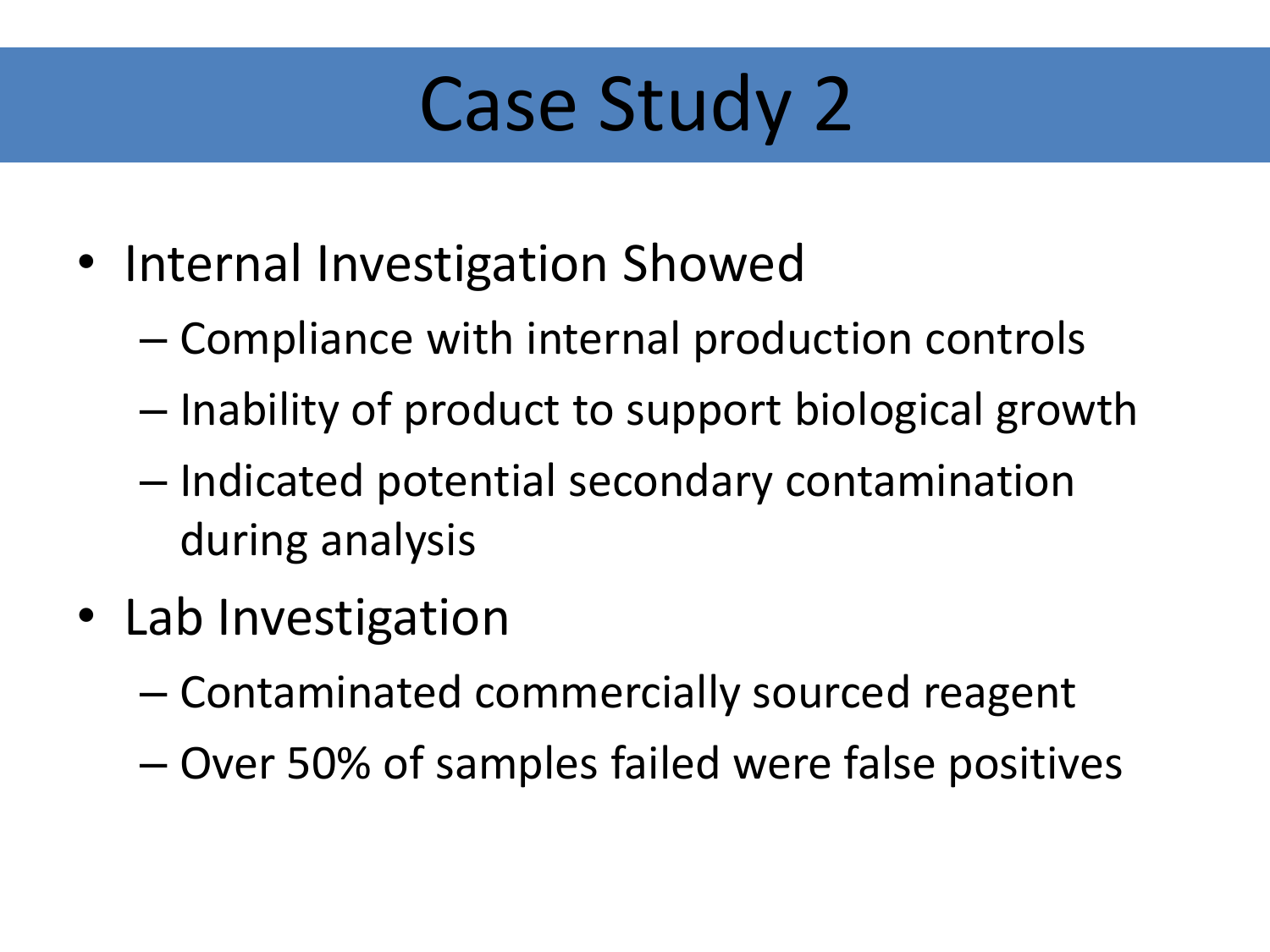#### Pesticides

- Sample Collection
- Action Levels
	- May Vary by Route of Administration/Exposure
- Remediation
	- Oxidizing Agents
		- Accelerate Degradation
- Intermediate Ingredient
	- Dilution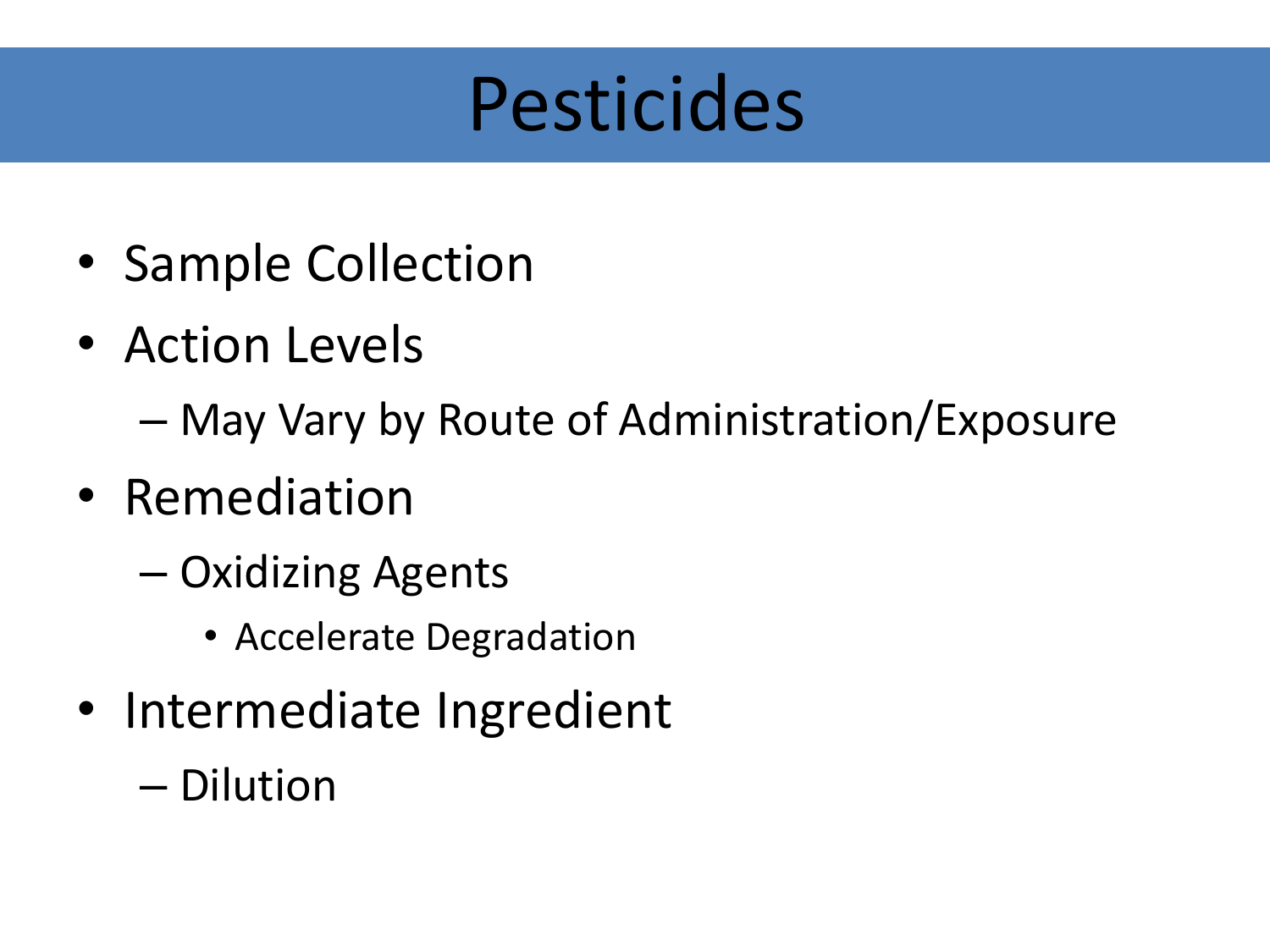### Thought Exercise

- Does plant material or concentrate adulterated with unsafe levels of pesticide residues, heavy metals, residual solvent or bio-burden need to be destroyed?
- 10 lbs of flower material with a retail value of \$15,000 is found to contain 1ppm Myclobutanil which has an action level of 0.2 ppm in the state of Oregon. The cultivator insists they did not apply the compound to their crop and that its presence is due to application at nearby non-cannabis farms. Should the harvest be destroyed resulting in a total loss for the cultivator?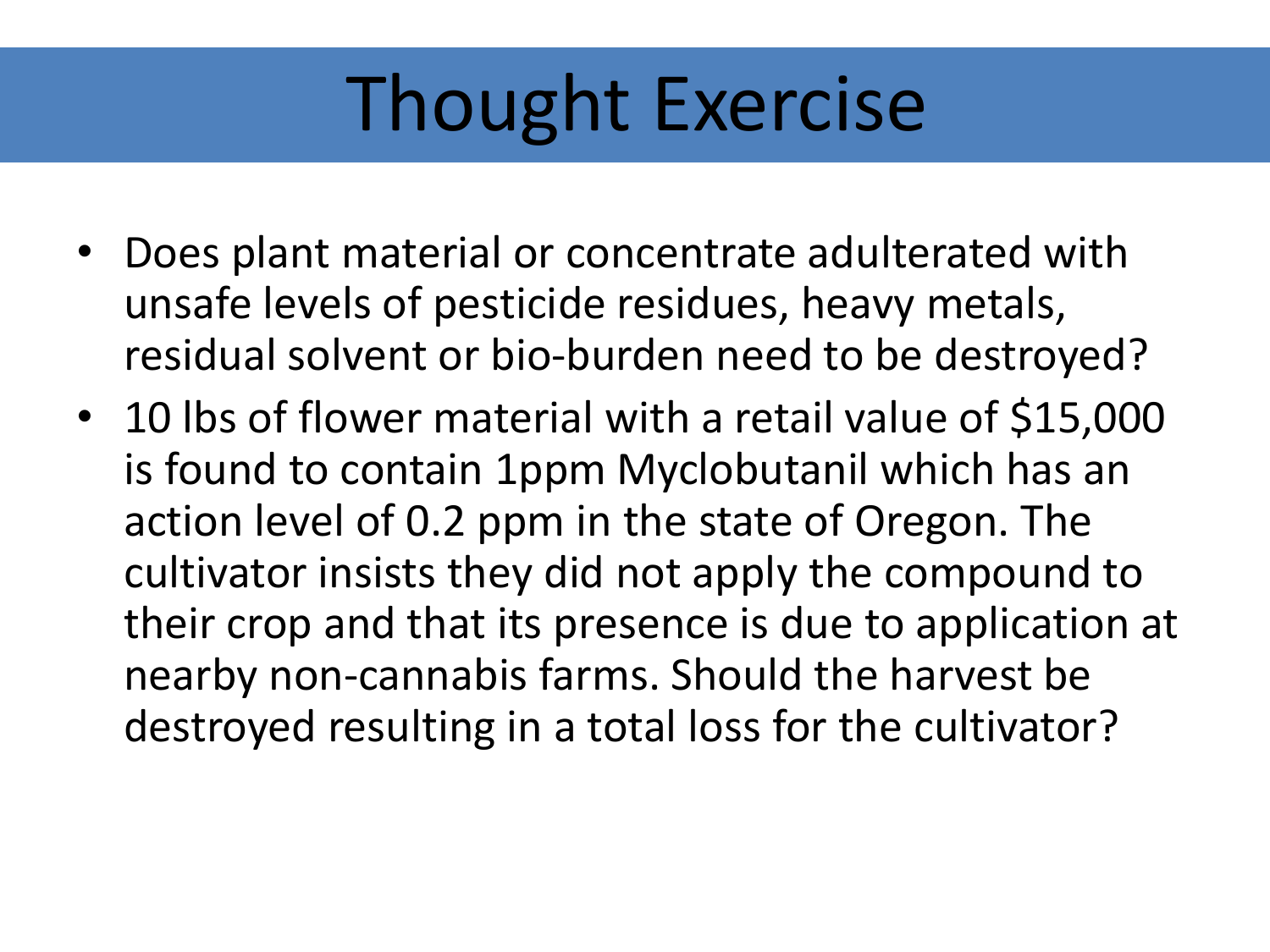## Thought Exercise

- 1 ppm Myclobutanil Detected in Flower
- 0.2 ppm Action Level
- 10 ppm Concentrate Containing 75% w/w THC
- Make 100 80z Chocolate Bars Each Containing 100 mg THC
- Use ≈ 13g of Concentrate into 22,667g of Chocolate
- 0.13 mg of Myclobutanil into ≈ 22,680 g of Chocolate and Concentrate
- Final ppm =  $0.0057$  or 5.7 ppb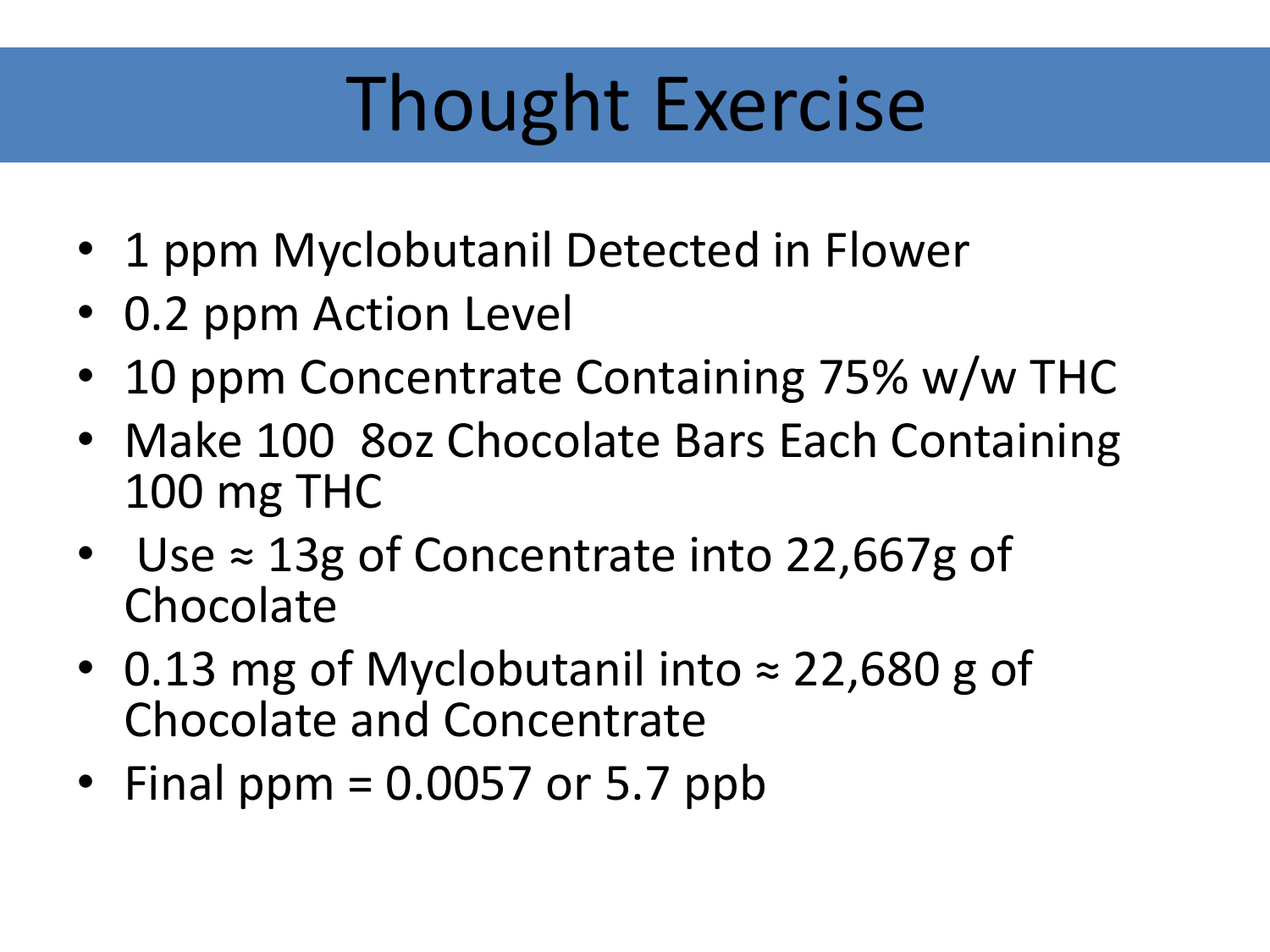#### Summary

- Testing is not quality control it is quality assurance
- When used in conjunction with a quality control program data is useful for more than just regulatory enforcement
- In developing regulations analysis should reflect where sample is in terms of product lifecycle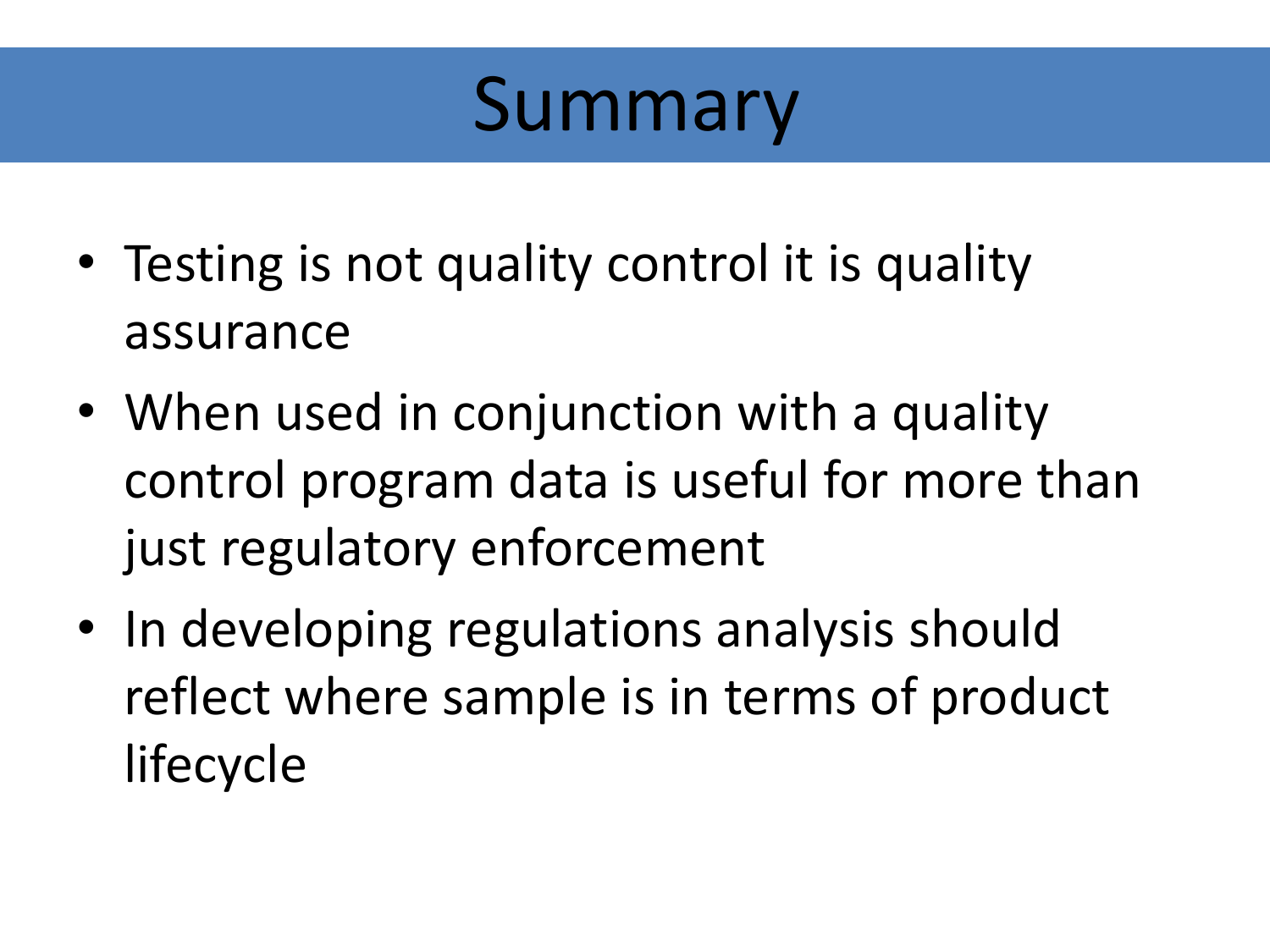

#### Jeremy Applen Jeremy@sproutquality.com